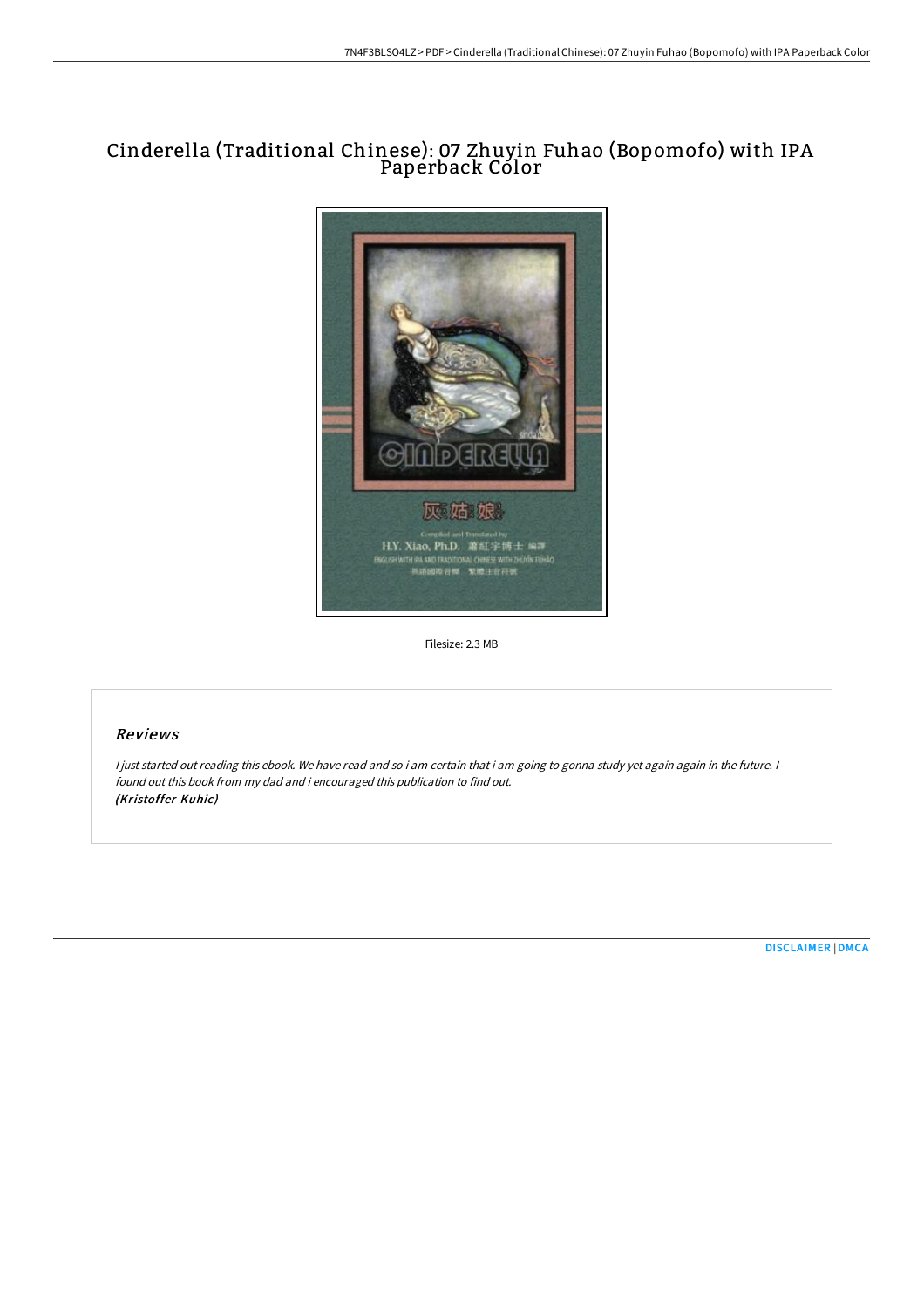## CINDERELLA (TRADITIONAL CHINESE): 07 ZHUYIN FUHAO (BOPOMOFO) WITH IPA PAPERBACK COLOR



Createspace Independent Publishing Platform, 2015. PAP. Condition: New. New Book. Delivered from our UK warehouse in 4 to 14 business days. THIS BOOK IS PRINTED ON DEMAND. Established seller since 2000.

 $\qquad \qquad \blacksquare$ Read Cinderella [\(Traditional](http://albedo.media/cinderella-traditional-chinese-07-zhuyin-fuhao-b.html) Chinese): 07 Zhuyin Fuhao (Bopomofo) with IPA Paperback Color Online  $\mathbf{r}$ Download PDF Cinderella [\(Traditional](http://albedo.media/cinderella-traditional-chinese-07-zhuyin-fuhao-b.html) Chinese): 07 Zhuyin Fuhao (Bopomofo) with IPA Paperback Color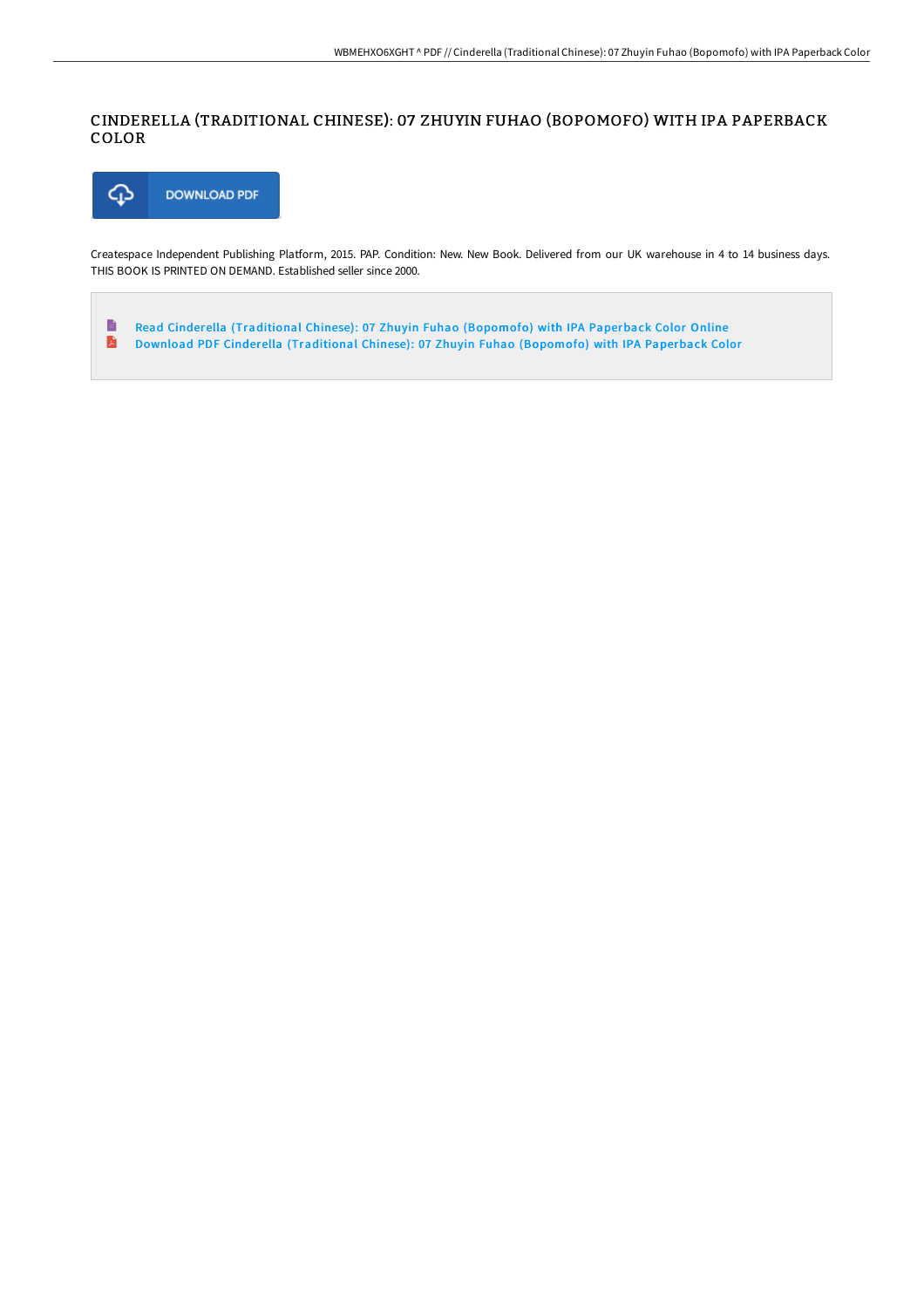### See Also

Short Stories Collection I: Just for Kids Ages 4 to 8 Years Old 2013. PAP. Book Condition: New. New Book. Delivered from our UK warehouse in 3 to 5 business days. THIS BOOK IS PRINTED ON DEMAND. Established seller since 2000. [Download](http://albedo.media/short-stories-collection-i-just-for-kids-ages-4-.html) PDF »

#### Short Stories Collection II: Just for Kids Ages 4 to 8 Years Old

2013. PAP. Book Condition: New. New Book. Delivered from our UK warehouse in 3 to 5 business days. THIS BOOK IS PRINTED ON DEMAND. Established seller since 2000. [Download](http://albedo.media/short-stories-collection-ii-just-for-kids-ages-4.html) PDF »

#### Short Stories Collection III: Just for Kids Ages 4 to 8 Years Old 2013. PAP. Book Condition: New. New Book. Delivered from our UK warehouse in 3 to 5 business days. THIS BOOK IS PRINTED ON DEMAND. Established seller since 2000. [Download](http://albedo.media/short-stories-collection-iii-just-for-kids-ages-.html) PDF »

#### Short Stories Collection IV: Just for Kids Ages 4 to 8 Years Old

Paperback. Book Condition: New. This item is printed on demand. Item doesn't include CD/DVD. [Download](http://albedo.media/short-stories-collection-iv-just-for-kids-ages-4.html) PDF »

### The Book of Books: Recommended Reading: Best Books (Fiction and Nonfiction) You Must Read, Including the Best Kindle Books Works from the Best-Selling Authors to the Newest Top Writers

Createspace, United States, 2014. Paperback. Book Condition: New. 246 x 189 mm. Language: English . Brand New Book \*\*\*\*\* Print on Demand \*\*\*\*\*.This tome steers you to both the established best-selling authors and the newest... [Download](http://albedo.media/the-book-of-books-recommended-reading-best-books.html) PDF »